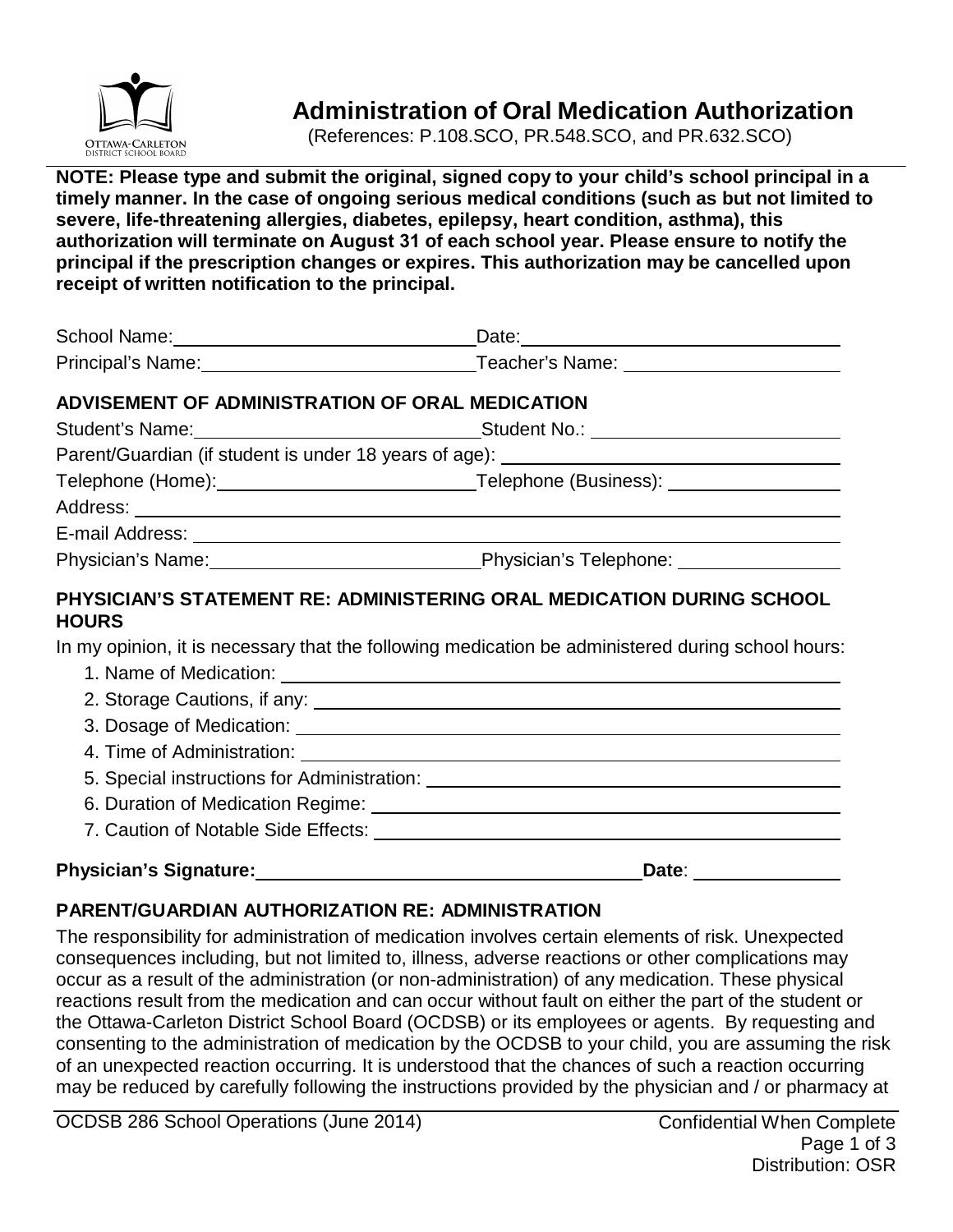all times. If you consent to the administration of medication to your child by the OCDSB, you must understand that you and not the OCDSB will bear sole responsibility for any physical reaction that might occur.

I have read the above and I understand that in requesting and consenting to the administration of medication by the OCDSB, I am assuming the risks associated with doing so.

**Name of Prescription No.:** 

The parent (s)/guardian (s) of:

hereby consent that the above medication, using the procedures as outlined by the physician, be administrated to the student by the OCDSB, its employees or agents.

### **Parent/Guardian Signature (or student if 18 years or older**):

**Date:** 

It is acknowledged that the employees or agents of the OCDSB are not medically trained to administer medication.

**Parent/Guardian Signature (or student if 18 years or older):** 

**Date:** 

## **PARENT/GUARDIAN AUTHORIZATION RE: CONSENT TO RELEASE**

I/we give consent for school staff to use and share the information provided in this form as required to attend to the education, health and safety of myself/my child. This may include:

- The pertinent information contained within will be shared with the Ottawa Student Transportation Authority and applicable contracted bus operators (including your child's bus driver where appropriate);
- Posting of the student's photograph (physical and/or electronic) in the school so that all staff, volunteers and visitors are aware of the medical condition;
- And any such other circumstances that may be necessary to ensure the health and safety of your child.

**Parent/Guardian Signature (or student if 18 years or older):**

**Date:** 

## **PARENT/GUARDIAN AUTHORIZATION RE:CONSENT TO TRANSFER TO HOSPITAL**

I/we give consent for my child to be transported to a hospital if deemed necessary by school staff, and if necessary, a staff member may also accompany my child during transport. Note: The principal shall decide if an ambulance is to be called.

## **Parent/Guardian Signature (or student if 18 years or older):**

**Date:** 

The personal information on this form is collected under the authority of the Education Act and will only be used to record parental authorization for the self-administration by the student of the named medication. Access to this information will be limited to those who have an administrative need, to the student to whom the information relates and the parent(s)/guardian (s) of a student who is under 18 years of age. If you wish to review this information or have questions regarding its collection, please

OCDSB 286 School Operations (June 2014) Confidential When Complete